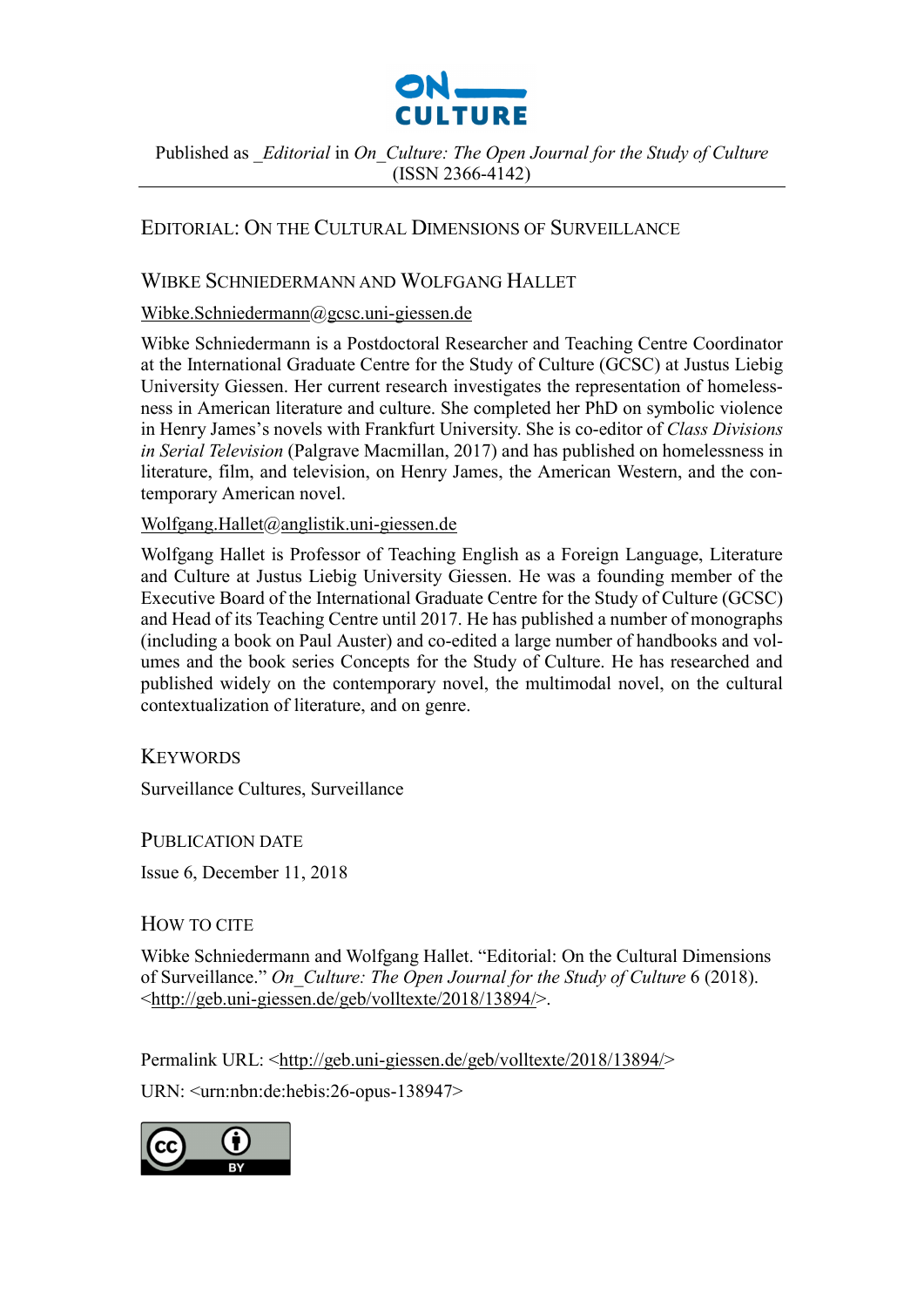# Editorial: On the Cultural Dimensions of Surveillance

Digitalization and de-materialization of surveillance technologies have facilitated changes in cultural agency that are at once fundamental and yet seem easy to ignore. Surveillance pervades every-day experiences down to the most quotidian and subconscious practices as well as the very materiality of the affected bodies. As a growing performative force, these practices and the responses they elicit work towards an essential cultural restructuring that results in a plurality of surveillance cultures. This shift calls for a radical reconceptualization of surveillance and its motivations. It even challenges us to reformulate basic epistemological questions of knowability through the constant production of data and the ubiquitous availability of coded, immaterial yet deeply personal information.

In this issue, we address the growing concerns about the fundamental interventions into social and cultural lives made by current surveillance technologies. How do societies at large as well as individual subjects undergo, exert, and perform different forms of surveillance? How do subjects respond to the experience of actual or imagined surveillance in different environments, e.g. in the workplace, in city centers, in one's home, or online? How does the de-materialization and de-visualization of surveillance alter sociocultural as well as material realities, social and communicative practices and, in consequence, individual behaviors? Whose behavior is being normalized, and to what end? How can we grasp this culturally performative force, how can we analyze and conceptualize it, and to what extent does it affect our theorization of the social and of established notions of culture?

The issue also analyzes the discourses arising from this changing surveillance landscape and the resulting divergence in the cultural imaginary. Metaphors of surveillance are largely influenced by visual and optical components like security cameras, CCTV, drones and satellite photos. Yet, visual observation is being supplemented and often outdone in scope by the gathering of constantly increasing amounts of data. With technological advancement enabling extensive and almost gapless "dataveillance" of a person's activities, the algorithmization of the subject is altering our very notion of the individual as social agent. Dataveillance therefore gives rise to a new imagination of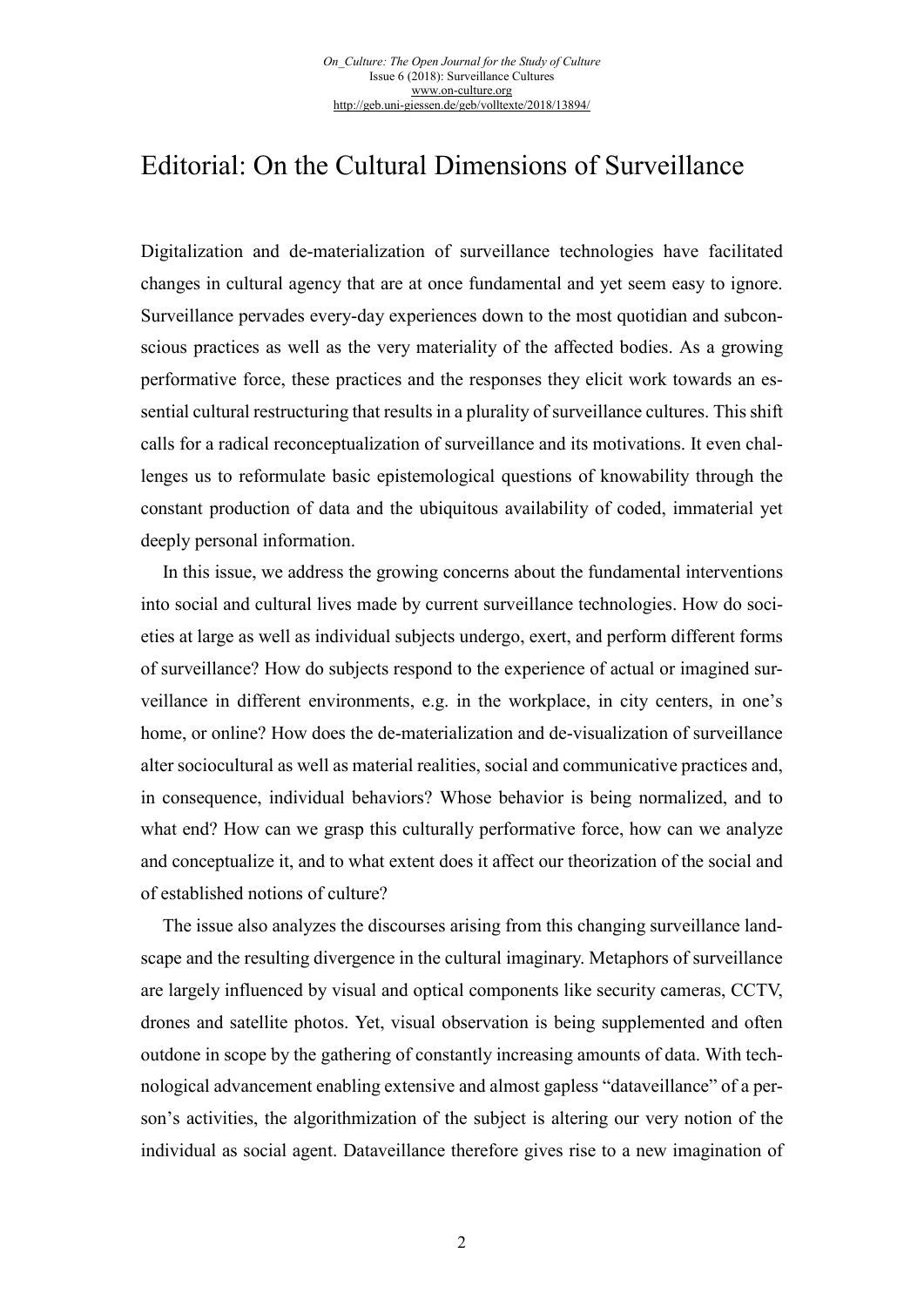surveillance in visual culture. How do films and other media visualize the invisible processes of surveillance?

David [Lyon's](http://geb.uni-giessen.de/geb/volltexte/2018/13899/) *Essay* "Exploring the Culture of Surveillance" runs the gamut of the cultural dimensions in which surveillance operates and on which it impacts. Making the case for a cultural approach to surveillance, Lyon guides the reader through the most significant technological and experiential changes. The rise of social media platforms and their success in turning a profit from the attendant data exhaust went hand in hand with sociable online activities becoming a condition for individuals' participation in social life. The normalization of surveillance advances further as such use of online platforms and digital networking is experienced as enjoyable while the surveillance practices they promote offer more and more opportunities for users to participate actively as surveilling subjects. When the act of watching becomes a "way of life," as Lyon describes it, surveillance becomes, by definition, a formative part of culture(s). As Lyon states in his recently published book, *The Culture of Surveillance*: "These ubiquitous data are desired for both control and commodity and in many cases those categories are not entirely separate."<sup>[1](#page-5-0)</sup>

In this issue, David Lyon also points to the mutual influence between the imaginations and narratives of fiction, on the one hand, and the culture of surveillance on the other. While each culture produces its own distinct surveillance culture, Lyon reminds his readers of the equalizing effects of a globalized economy. The study of surveillance culture therefore needs a common theoretical framework, which he sketches here based on six concepts: The fluidity of surveillance, which originates from the concept of "liquid surveillance" proposed by Zygmunt Baumann and himself (in their sociological conversation of the same title)<sup>[2](#page-5-1)</sup>; the inevitable immersion in surveillance as it has become virtually impossible to avoid; the performative activities encouraged by social media use as well as security measures aimed at shaping behaviors; the complex power relations informing surveillance culture, from the intimate and interpersonal to the corporate globalized level; the quasi-automated compliance with surveillance measures that security discourses and online media seem to elicit; and, lastly, the increasing normalization, if not naturalization of surveillance in which these developments result. The study of surveillance is therefore inherently cultural and must, if it wants to provide a productive critical perspective, investigate the consequences of these cultural shifts.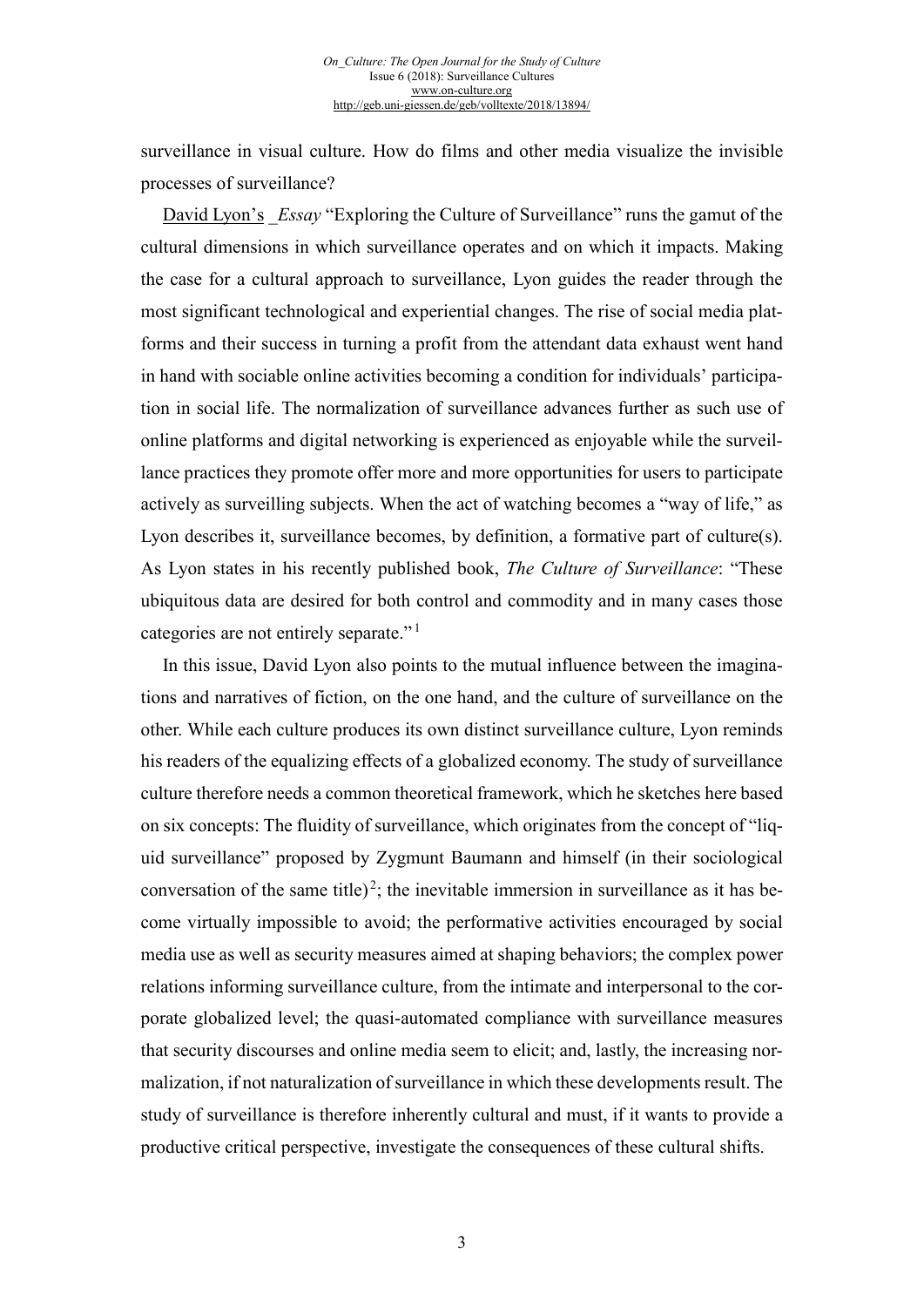Mapping the field of Surveillance Studies in its current status, Dietmar [Kammerer](http://geb.uni-giessen.de/geb/volltexte/2018/13900/) in his \_*Essay* asks — and answers — the question "Why Should We Talk About Culture When We Want to Understand 'Surveillance'?" His focus here is on popular culture and the readiness with which it has integrated surveillance into its fictions as a social, cultural, and technological phenomenon. The abundance of pop-cultural material alone compels researchers in the study of culture to look to these productions when trying to decipher what surveillance means at the beginning of the twenty-first century. While it has become nearly impossible to avoid surveillance altogether while leading a social life, most acts of surveillance do not produce a conscious experience. Cultural texts, says Kammerer, provide an experientiality of surveillance that makes it palpable and discussable. The kinship he identifies between surveillance and entertainment extends even to the material and immaterial structures organizing both: many surveillance practices use technologies from the entertainment industries and, more importantly, surveillance imitates fiction by relying on similar strategies — imagination and performance determine surveillance's effectiveness.

In their *Perspective* on "Dystopian Realities," Jennifer [Kiesewetter](http://geb.uni-giessen.de/geb/volltexte/2018/13902/) and Robin [Schmieder](http://geb.uni-giessen.de/geb/volltexte/2018/13902/) offer empirical evidence for the reciprocality of fictions and of established surveillance practices. The boundaries between imagined and culturally practiced surveillance technologies, as they found in a survey they conducted among students, are becoming increasingly blurred to the indistinguishable — a somewhat disturbing finding since it leads to a general loss of epistemological reliability.

In the same vein, [Jörn Ahrens](http://geb.uni-giessen.de/geb/volltexte/2018/13901/) takes a closer look at the imagination of surveillance and the social-political implications of unilateral observation. In his \_*Essay* "The Ubiquitous View: Surveillance, Imagination, and the Power of Being Seen," Ahrens traces the "hidden agenda of knowledge production" in surveillance's implied un-knowability. Imagination, as Ahrens demonstrates, is both the technique with which individuals grasp the factuality and the ideological power of surveillance and the producer of surveillance as cultural reality. In his analysis of the habitualization of surveillance, he discusses the consequences of the recent expansion of surveillance technologies and practices vis-à-vis the placid compliance with which increased surveillance is being perceived and even welcomed as an organic process.

Cultural representations that comment on this wide acceptance and increasingly positive attitude towards ubiquitous surveillance also zoom in on the ways in which it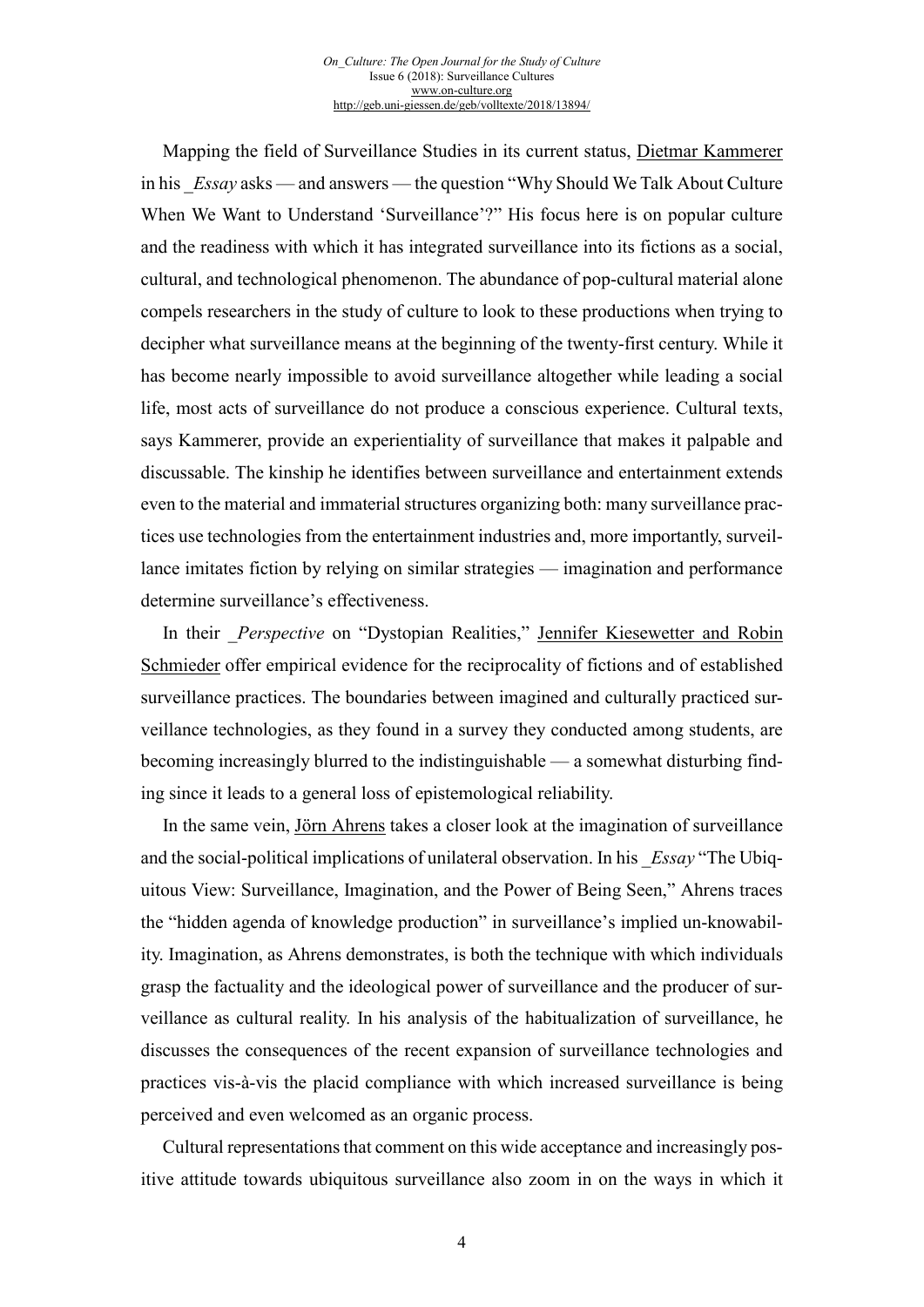changes intimate and emotional responses to being surveilled. Drawing on the notion of surveillance as a producing factor in the elicitation of emotions, [Betiel Wasihun's](http://geb.uni-giessen.de/geb/volltexte/2018/13898/) \_*Article* "Surveillance and Shame in Dave Eggers' *The Circle*" explores the affects of dataveillance in Eggers' novel. Her reading of *The Circle* is based on the "phenomenological analogy" between the affect of shame and philosophical concepts of surveillance. In her case study, Wasihun demonstrates how the literary imaginations of the immaterial and thus largely invisible forms of dataveillance represent the affects of exposure, such as shame, through a negotiation of concepts of visibility and invisibility. In Eggers' fictionalization of Google, as Wasihun shows, the voluntary submission to visual and data surveillance is motivated by a wish to avoid shame through radical exposure.

The prevalence of digitality in many surveillance technologies challenges traditional strategies of visualizing their procedures and their effects. [Martin Hennig and Miriam](http://geb.uni-giessen.de/geb/volltexte/2018/13895/) [Piegsa](http://geb.uni-giessen.de/geb/volltexte/2018/13895/) investigate how visual media have responded to the de-visualization of surveillance and discuss why optical metaphors still dominate these imaginations. In their \_*Article* "The Representation of Dataveillance in Visual Media: Subjectification and Spatialization of Digital Surveillance Practices," Hennig and Piegsa distinguish four representational modes, or "levels," of representing dataveillance on the screen and demonstrate their categories' analytical purchase in case studies of the Hollywood production *Enemy of the State* as well as the documentary film *Pre-Crime*.

To a certain extent and counter to the digital disappearance of surveillance, [Peter](http://geb.uni-giessen.de/geb/volltexte/2018/13897/) [Rogers](http://geb.uni-giessen.de/geb/volltexte/2018/13897/) in his \_*Article* "The Securopolis: (Re)Assembling Surveillance, Resilience and Affect" reminds us that, as imaginary, invisible and almost natural surveillance practices may be, security and data obsessions are increasingly penetrating urban design and planning, thus creating material realities which are able to establish 'affective governance' that produces socially acceptable human behavior at the level of atmosphere, instinct and cognition.

[Ana Ivasiuc's](http://geb.uni-giessen.de/geb/volltexte/2018/13896/) case study of neighborhood militias and vigilantes in her \_*Article* "The Order of Things and People: Vertical Non-State Surveillance" confirms empirically that surveillance as 'a way of thinking' may indeed shift away from the invisible and the digital realm and produce social and personal practices that can be experienced directly by citizens and residents in urban areas. These practices may even be read as an attempt to re-materialize surveillance and to re-establish it as a social reality, as a